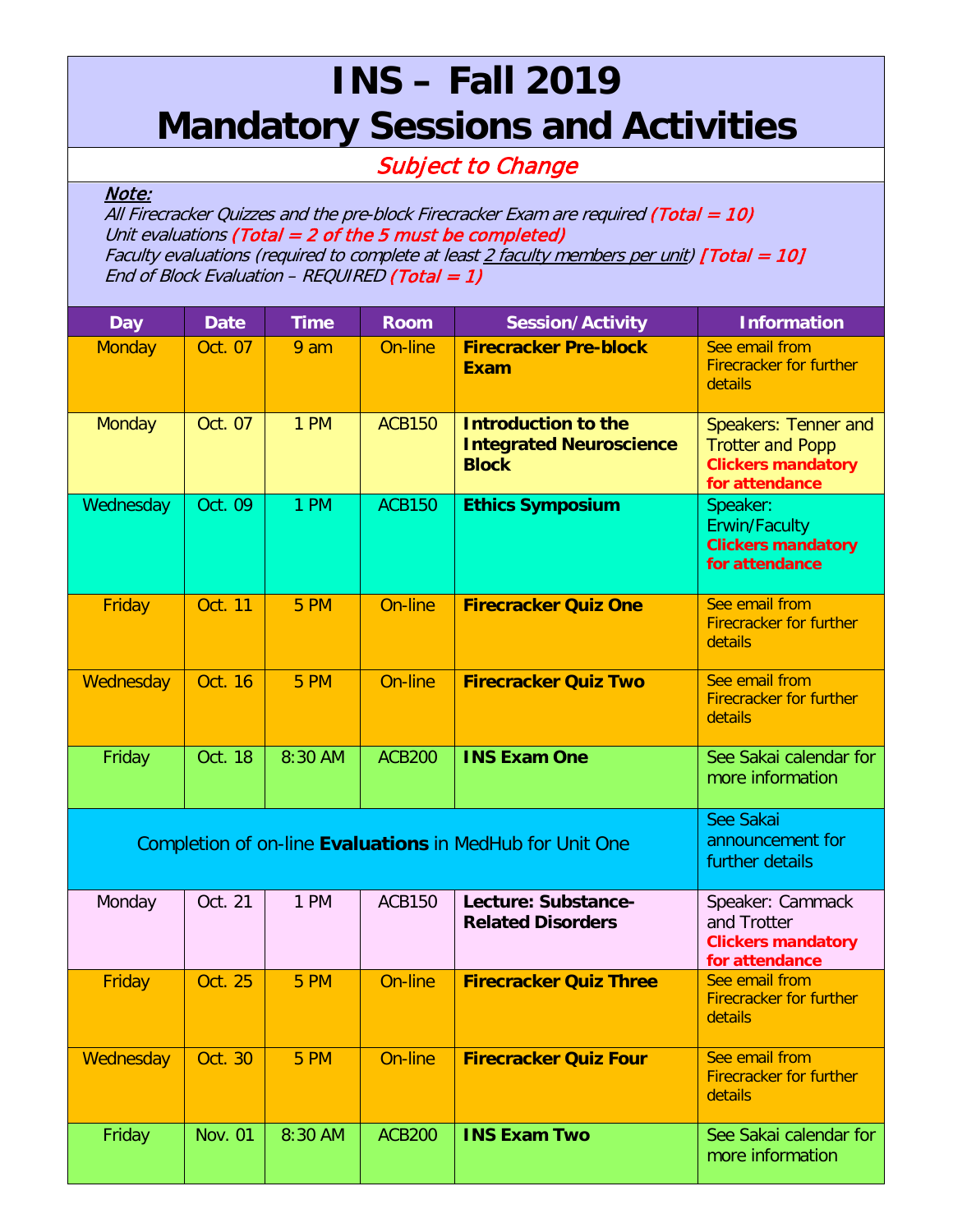| Completion of on-line Evaluations in MedHub for Unit Two   |                          |              |                           |                                                                     | See Sakai<br>announcement for<br>further details            |
|------------------------------------------------------------|--------------------------|--------------|---------------------------|---------------------------------------------------------------------|-------------------------------------------------------------|
| Friday                                                     | <b>Nov. 01</b>           | $12:30$ PM   | <b>TBD</b>                | <b>IPE Symposium</b>                                                | See Sakai for more<br>information                           |
| Friday                                                     | <b>Nov. 08</b>           | 5 PM         | On-line                   | <b>Firecracker Quiz Five</b>                                        | See email from<br><b>Firecracker for further</b><br>details |
| Wednesday                                                  | <b>Nov. 13</b>           | <b>10 AM</b> | <b>Various</b>            | P3/Docs/INS Combined<br><b>Activity</b>                             | See P3 Sakai Site for<br>more information                   |
| Wednesday                                                  | <b>Nov. 13</b>           | 5 PM         | On-line                   | <b>Firecracker Quiz Six</b>                                         | See email from<br><b>Firecracker for further</b><br>details |
| Friday                                                     | <b>Nov. 15</b>           | 8:30 AM      | <b>ACB200</b>             | <b>INS Exam Three</b>                                               | See Sakai calendar for<br>more information                  |
| Completion of on-line Evaluations in MedHub for Unit Three |                          |              |                           |                                                                     | See Sakai<br>announcement for<br>further details            |
| Monday                                                     | <b>Nov. 18</b>           | 7:30 AM      | <b>ACB200</b>             | <b>INS NBME: Behavioral</b><br><b>Science</b>                       | See Sakai calendar for<br>more information                  |
| <b>Monday</b>                                              | <b>Nov. 25</b>           | 5 PM         | On-line                   | <b>Firecracker Quiz Seven</b>                                       | See email from<br><b>Firecracker for further</b><br>details |
| Weds.                                                      | Dec. 04                  | 12:30 PM     | <b>ACB200</b>             | <b>INS Exam Four</b>                                                | See Sakai calendar for<br>more information                  |
| Completion of on-line Evaluations in MedHub for Unit Four  |                          |              |                           |                                                                     | See Sakai<br>announcement for<br>further details            |
| Friday                                                     | Dec. 06                  | <b>5 PM</b>  | On-line                   | <b>Firecracker Quiz Eight</b>                                       | See email from<br><b>Firecracker for further</b><br>details |
| Tuesday<br><b>OR</b><br>Thursday                           | Dec. 10<br>OR<br>Dec. 12 | <b>8 AM</b>  | <b>Sim Life</b><br>Center | <b>Activity: Neurological</b><br>Exam<br><b>Avila and Neurology</b> | See Sakai for more<br>information - Sign Up<br>Mandatory    |
| Wednesday                                                  | Dec. 11                  | <b>10 AM</b> | Various                   | P3/Docs/INS Combined<br><b>Activity</b>                             | See P3 Sakai Site for<br>more information                   |
| Friday                                                     | Dec. 13                  | <b>5 PM</b>  | On-line                   | <b>Firecracker Quiz Nine</b>                                        | See email from<br><b>Firecracker for further</b><br>details |